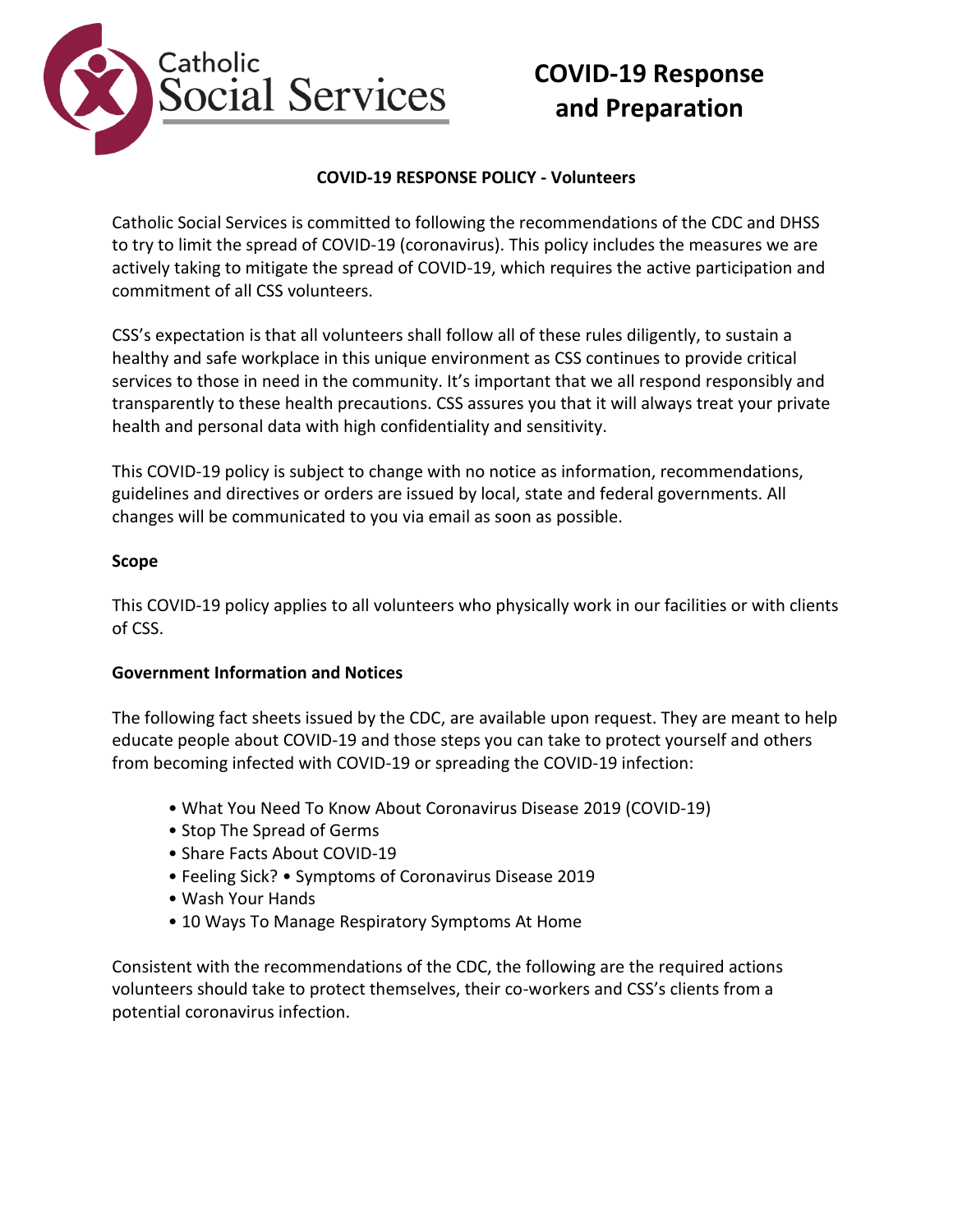

# **COVID-19 Response and Preparation**

### **1. While volunteering:**

Masks will be optional in all CSS spaces EXCEPT under the following conditions:

Public/Private Spaces:

- If you are in a space with one or more people and anyone in that space requests that people wear a mask, everyone must wear a mask.
- If you are convening a meeting, please ask all attendees if they want people to wear a mask. If anyone answers yes, everyone in attendance must wear a mask.

RAIS:

• In accordance with CDC recommendations for new refugee arrivals from oversees, all staff are required to wear masks while picking up clients from the airport, during transportation, and within the client's home for the first 10 days of arrival or until the clients are COVID tested on day 5 of arrival and receive a negative test result.

## **2. When you must stay home:**

- If you have cold symptoms, such as cough/sneezing/fever, or feel poorly.
- If you have a positive COVID-19 diagnosis, you must follow CDC recommendations for quarantine, and you may only return to volunteering after you've fully recovered.

# **3. General hygiene rules:**

- Wash your hands after using the toilet, before eating, and if you cough/sneeze into your hands (follow the 20-second hand-washing rule). You can also use the sanitizers you'll find around the office, but the use of hand sanitizers is not a substitute for washing your hands frequently in accordance with CDC guidelines.
- Cough/sneeze into your sleeve, preferably into your elbow. If you use a tissue, immediately discard it properly and clean/sanitize your hands immediately. Avoid touching your face, particularly eyes, nose, and mouth with your hands to prevent from getting infected.
- If you find yourself coughing/sneezing on a regular basis, do not come to CSS.